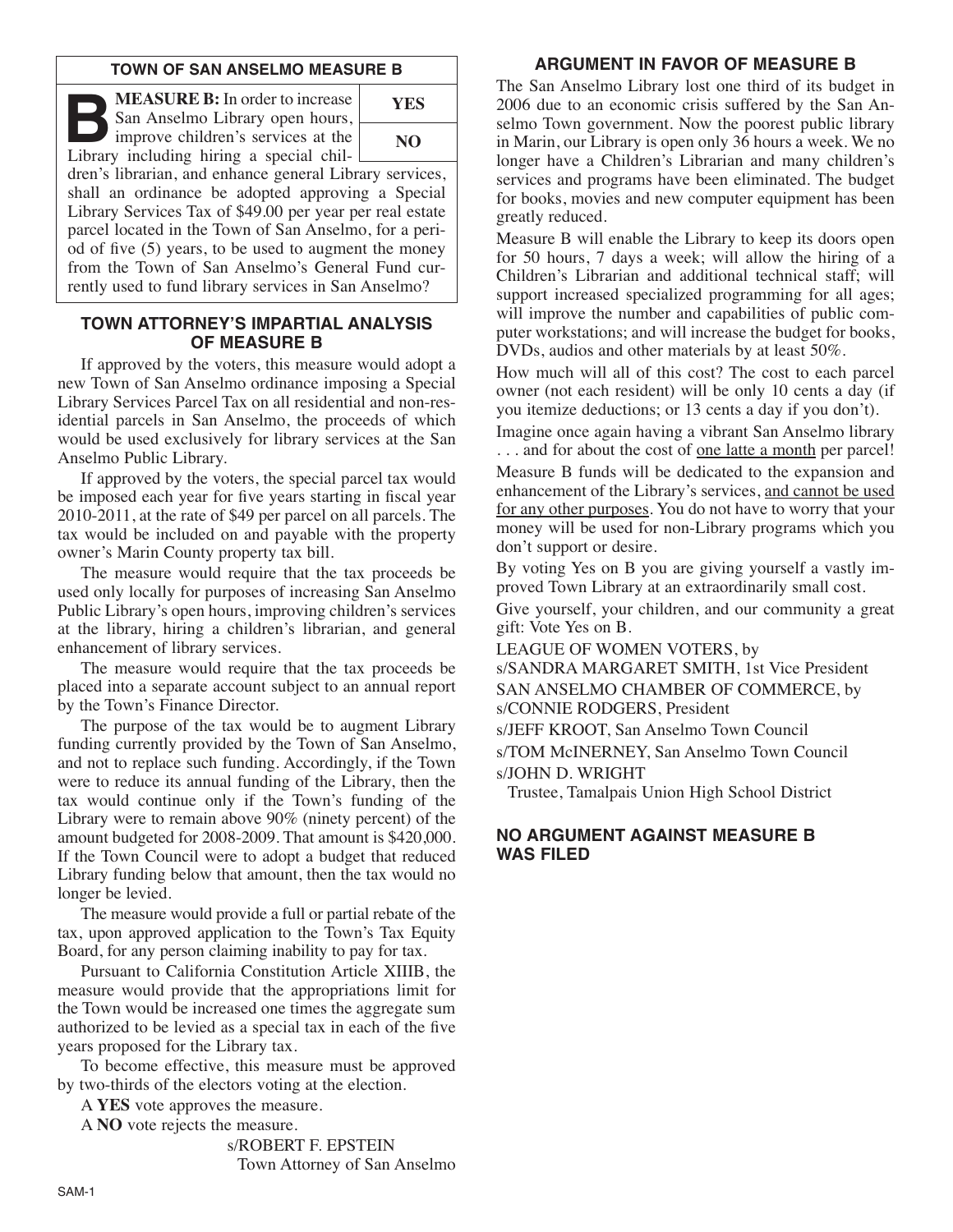### **FULL TEXT OF MEASURE B RESOLUTION NO. 3901 A RESOLUTION OF THE TOWN COUNCIL OF THE TOWN OF SAN ANSELMO CALLING AND GIVING NOTICE OF THE HOLDING OF AN ELECTION TO BE HELD JUNE 8, 2010 AND REQUESTING THE BOARD OF SUPER-VISORS OF THE COUNTY OF MARIN TO CONSOLIDATE SAID ELECTION; AND AUTHORIZE THE TOWN CLERK OR HER DULY AUTHORIZED OFFICERS AND AGENCY TO CARRY OUT ALL THE NECESSARY PROCEDURES FOR SAID ELECTION SUB-MITTING TO THE VOTERS THE QUESTION RELATING TO A SPECIAL LIBRARY SERVICES TAX.**

**Whereas,** an initiative petition was filed with the Town Clerk requesting that a Special Library Services tax of \$49 per year per real estate parcel be presented to the voters to fund enhanced Library services; and

Whereas, Joanne Kessel, Administrative Services Technician, submitted a Certificate of Sufficient Petition Signatures regarding the initiative petition; and

**Whereas,** under the provisions of the laws relating to general law cities in the State of California, an election shall be held on June 8, 2010 for the submission to the voters of the question relating to a Special Library Services Tax of \$49 per year per parcel;

**Whereas,** it is desirable that the election be consolidated with the statewide election to be held on the same date and that within the Town, the precincts, polling places, and election officers of the two elections to be the same; and

**Whereas,** it is desirable that the county election department of County of Marin canvass the returns of the Primary Election and that the election be handled in all respects as if there were only one election; and

**Whereas,** the Town Council desires to submit to the voters at the election a question relating to a Special Library Services Tax.

### **NOW, THEREFORE, THE TOWN COUNCIL OF THE TOWN OF SAN ANSELMO, CALIFORNIA, DOES RESOLVE, DECLARE, DETERMINE, AND ORDER AS FOLLOWS:**

Section 1. That pursuant to the requirements of the laws of the State of California relating to General Law Cities, there is called and ordered an election to be held in the Town of San Anselmo, California, on Tuesday, June 8, 2010.

Section 2. That pursuant to the requirements of Section 10403 of the Elections Code, the Board of Supervisors of the County of Marin is hereby requested to consent and agree to the consolidation of said election.

Section 3. That the Town Council, pursuant to its rights and authority, does order submitted to the voters at the election the following question:

In order to increase San Anselmo Library open hours, improve children's services at the Library including hiring a special children's librarian, and enhance general

**YES NO**

Library services, shall an ordinance be adopted approving a Special Library Services Tax of \$49.00 per year per real estate parcel located in the Town of San Anselmo, for a period of five (5) years, to be used to augment the money from the Town of San Anselmo's General Fund currently used to fund library services in San Anselmo?

Section 4. Pursuant to Elections Code Section 9203, the Town Attorney prepared the following Title and Summary:

**TITLE: AN ORDINANCE ESTABLISHING AN AN - NUAL \$49.00 TAX ON EACH REAL ESTATE PAR-CEL IN THE TOWN OF SAN ANSELMO FOR FIVE YEARS FOR THE EXCLUSIVE PURPOSE OF ENHANCING FUNDING FOR CHILDREN'S AND GENERAL SERVICES AT THE TOWN LIBRARY.**

**Summary: The purpose of this initiative is to place on the ballot a proposed ordinance that would establish an annual tax in the amount of \$49.00 (forty nine dollars) on each real estate parcel in the Town of San Anselmo exclusively to enhance funding for the Town Library. The proposed ordinance includes a sunset provision that terminates the tax after a period of five (5) years. The proposed ordinance requires that all revenue generated by the tax be used exclusively for purposes of increasing San Anselmo Library open hours, improving children's services at the library including hiring a children's librarian, and enhancement of general Library services. The proposed ordinance is intended to generate revenue that would augment the funding already budgeted for the Library. The proposed ordinance provides, therefore, for immediate termination of the tax should the Town Council, during the five year period of the tax, adopt a budget that reduces Library funding below 90% (ninety percent) of the amount budgeted for the Library in the 2008- 2009 Town budget.**

Section 5. Pursuant to Elections Code Section 9280, the Town Clerk shall transmit a copy of the measure to the Town Attorney who shall prepare an impartial analysis of the measure in accordance with said Section 9280. Arguments for and against said measure may be filed in accordance with applicable provisions of the law. Pursuant to Section 9285 of the Elections Code of the State of California, (the provisions of which are hereby adopted), when the clerk has selected the arguments for and against the measure which will be printed and distributed to the voters, the clerk shall send copies of the argument in favor of the measure to the authors of the argument against, and copies of the argument against to the authors of the argument in favor. The rebuttal arguments shall be filed with the Town Clerk not more than 10 days after the final date for filing direct arguments. Rebuttal arguments shall be printed in the same manner as the direct arguments. Each rebuttal argument shall immediately follow the direct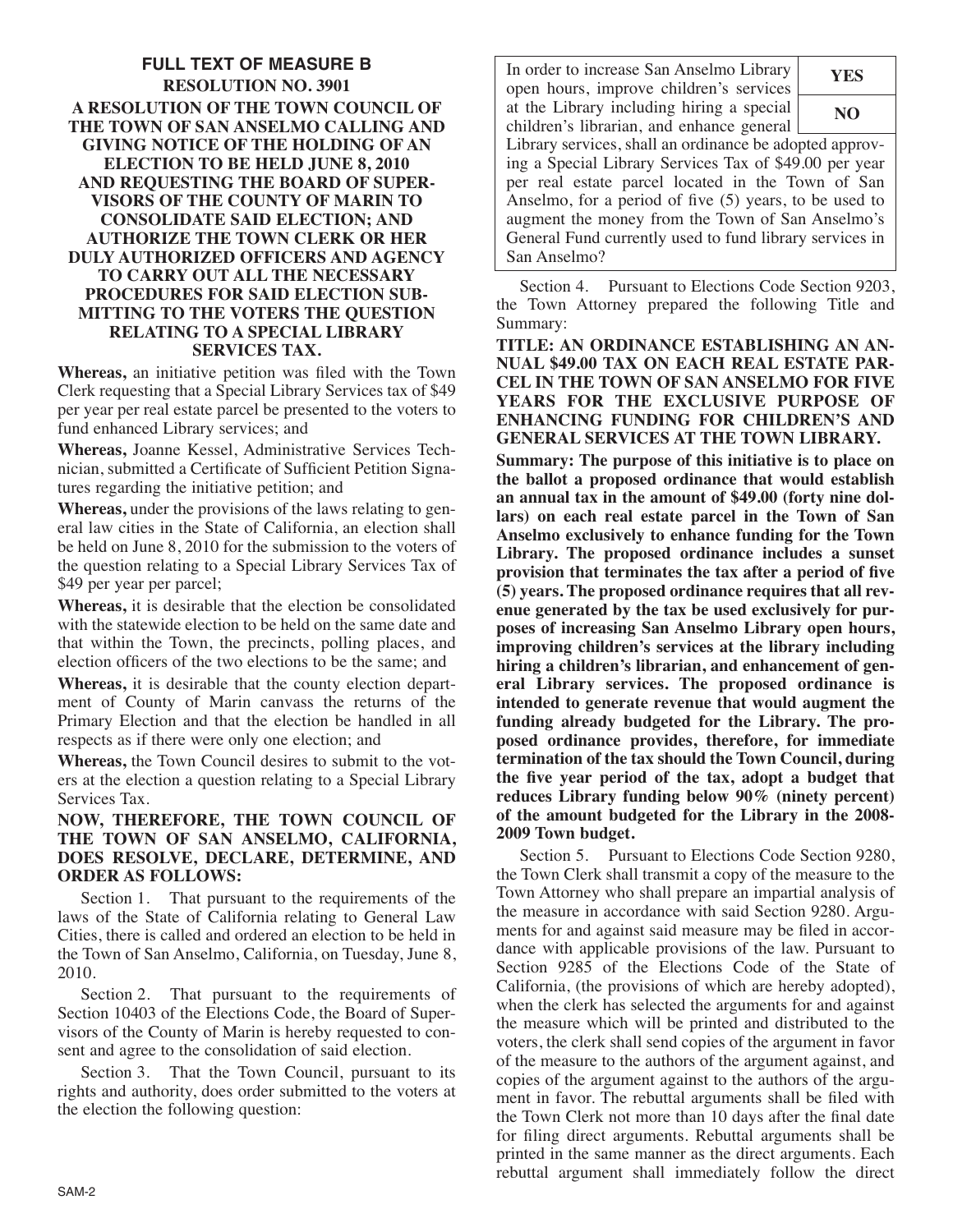argument which it seeks to rebut. The text of the measure shall be printed on the ballot in the voter information portion of the sample ballot.

Section 6. That the County Election Department is authorized to canvass the returns of said election. The election shall be held in all respects as if there were only one election, and only one form of ballot shall be used.

Section 7. That the Board of Supervisors is requested to issue instructions to the County Election Department to take any and all steps necessary for the holding of the consolidated election.

Section 8. That the Town Clerk shall certify to the passage and adoption of this Resolution and enter it into the book of original resolutions.

Section 9. That the polls for the election shall be open at 7:00 a.m. of the election and shall remain open continuously from that time until 8:00 p.m. of the same day, when the polls shall be closed, except as provided in Section 14401 of the Elections Code of the State of California.

Section 10. That in all particulars not recited in this resolution, the election shall be held and conducted as provided by law for holding municipal elections.

Section 11. That notice of the time and place of holding the election is given and Town Clerk is authorized, instructed, and directed to give further or additional notice of the election, in time, form, and manner as required by law.

Section 12. That the Town Clerk is hereby directed to file a certified copy of this resolution with the Board of Supervisors and the Election Department of the County of Marin.

I, the undersigned hereby certify that the foregoing is a full, true, and complete copy of a resolution duly passed and adopted by the Council of the Town of San Anselmo at a regular meeting thereof held on the 23rd day of Feb ruary 2010, by the following vote:

AYES: Coleman, Greene, Kroot, McInerney, Thornton

NOES: None

ABSENT: None

ABSTAIN: None

#### s/BARBARA THORNTON Mayor

## **FULL TEXT OF MEASURE B**

#### **INITIATIVE MEASURE SUBMITTED TO THE VOTERS**

#### **MUNICIPAL**

#### **TOWN OF SAN ANSELMO SPECIAL LIBRARY SERVICES TAX MEASURE B**

In order to increase San Anselmo Library open hours, improve children's services at the Library including hiring a special children's librarian, and enhance general Library services, shall an ordinance be adopted approving a Special Library Services Tax of \$49.00 per year per real estate parcel located in the Town of San Anselmo, for a period of five (5) years, to be used to augment the money from the Town of San Anselmo's General Fund currently used to fund library services in San Anselmo?

## **TOWN OF SAN ANSELMO SPECIAL LIBRARY SERVICES TAX FULL TEXT OF ORDINANCE MEASURE B**

#### **ORDINANCE NO.**

**AN ORDINANCE OF THE PEOPLE OF THE TOWN OF SAN ANSELMO, CALIFORNIA, ADOPTING A SPECIAL LIBRARY SERVICES TAX BY ADDING A NEW CHAPTER 7 "SPECIAL LIBRARY SERVICES TAX" TO TITLE 8 OF THE SAN ANSELMO MUNICIPAL CODE**

**THE PEOPLE OF THE TOWN OF SAN ANSELMO DO ORDAIN AS FOLLOWS:**

**SECTION 1. ADDITIONS TO CODE. A new Chapter 7 entitled "Special Library Services Tax" is hereby added to the San Anselmo Municipal Code as follows: 8-7.01 Title**

This chapter shall be known as the "Special Library Services Tax Law of the Town of San Anselmo".

### **8-7.02 Necessity, Authority, and Purpose**

The voters of San Anselmo hereby determine that the cost to maintain adequate library operating hours, staff and general services, and children's services for the residents of the Town of San Anselmo exceeds the amount of funds and revenues provided by the Town and generated from all other sources. The voters further determine that the levy of a special Library Services Tax of \$49 on each real estate parcel located in the Town of San Anselmo for a period of five years, when added to all other current Library funding and revenues, would be sufficient to maintain an adequate level of library services. Accordingly, a tax is imposed by this chapter pursuant to Section  $37100.5$  of the Government Code of the State of California.

### **8-7.03 Tax Imposed**

A Special Library Services Tax in the amount of \$49 per year per parcel is hereby imposed effective July 1, 2010, and levied annually on each real estate parcel located in the Town of San Anselmo for a five year period through and including June 30, 2015.